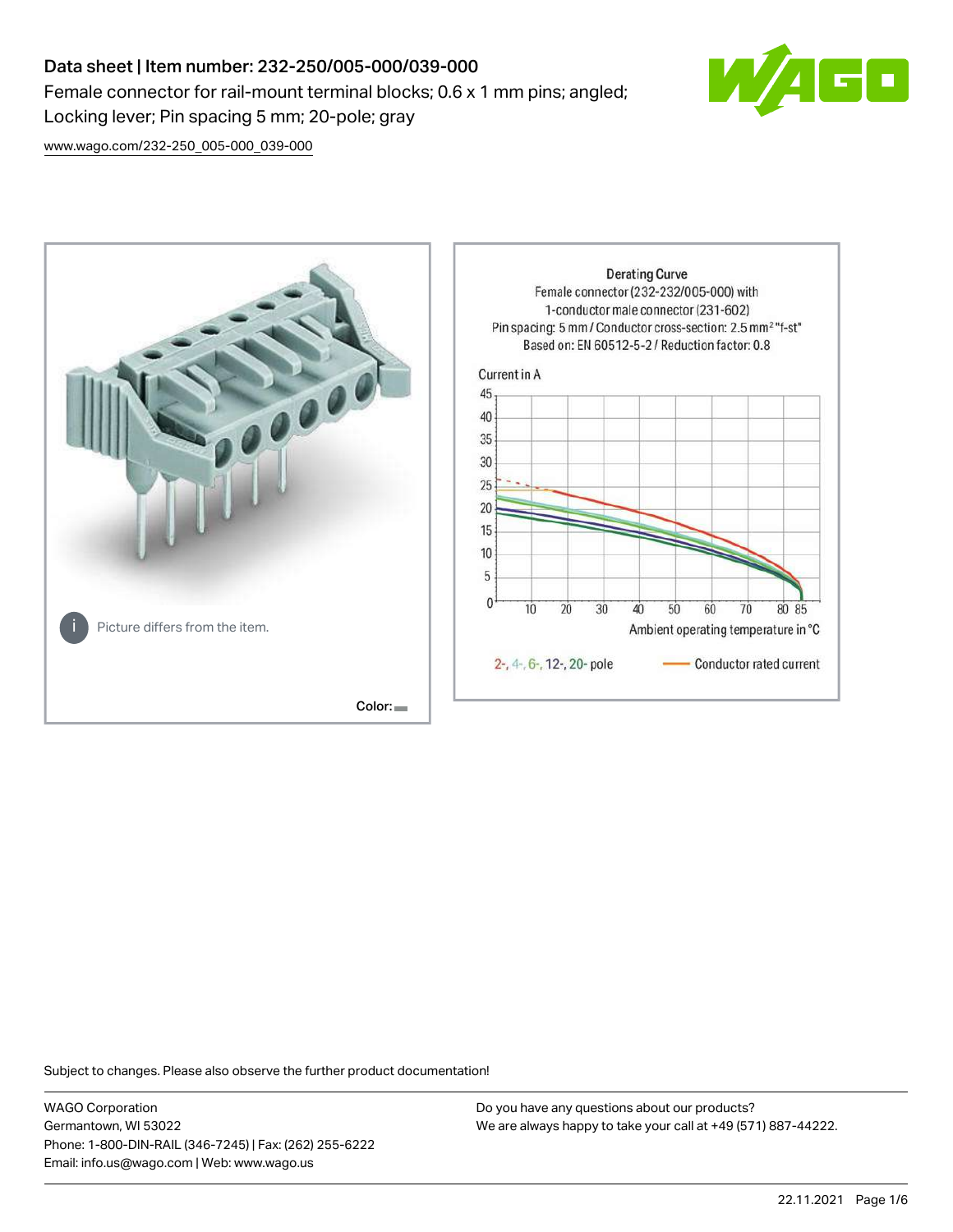

Dimensions in mm

L = pole no. x pin spacing

2- to 3-pole female connectors – one latch only

#### Item description

- $\blacksquare$  Pluggable connectors for rail-mount terminal blocks equipped with CAGE CLAMP $^\circ$  connection
- Female connectors with long contact pins connect to the termination ports of 280 Series Rail-Mount Terminal Blocks
- $\blacksquare$ Female connectors are touch-proof when unmated, providing a pluggable, live output
- $\blacksquare$ With coding fingers

Subject to changes. Please also observe the further product documentation! Data

WAGO Corporation Germantown, WI 53022 Phone: 1-800-DIN-RAIL (346-7245) | Fax: (262) 255-6222 Email: info.us@wago.com | Web: www.wago.us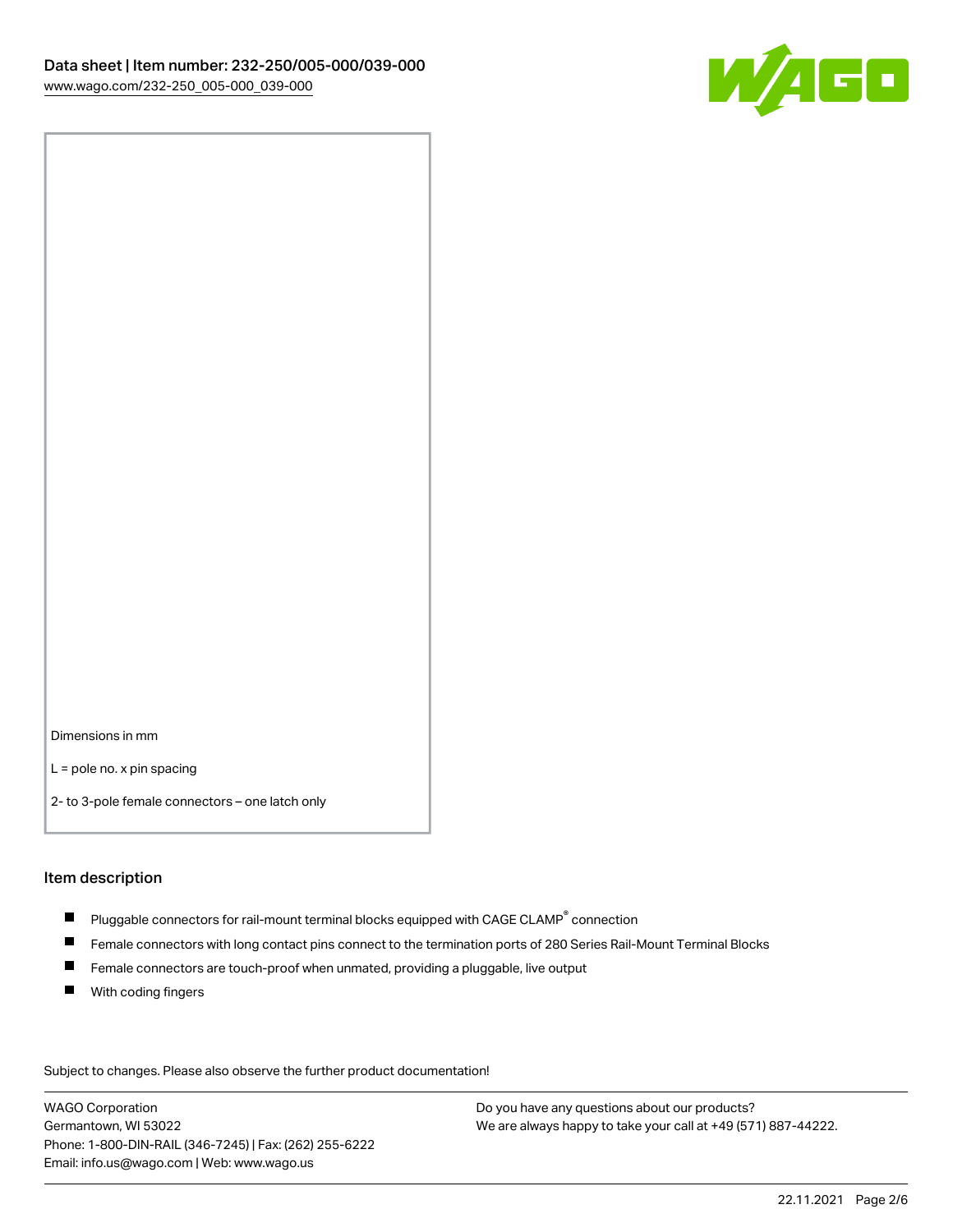

# Data

| Safety information 1 | The MCS-MULTI CONNECTION SYSTEM includes connectors<br>without breaking capacity in accordance with DIN EN 61984. When<br>used as intended, these connectors must not be connected<br>/disconnected when live or under load. The circuit design should<br>ensure header pins, which can be touched, are not live when<br>unmated. |
|----------------------|-----------------------------------------------------------------------------------------------------------------------------------------------------------------------------------------------------------------------------------------------------------------------------------------------------------------------------------|
| Variants:            | Other pole numbers<br>Other versions (or variants) can be requested from WAGO Sales or<br>configured at https://configurator.wago.com/                                                                                                                                                                                            |

### Electrical data

## IEC Approvals

| Ratings per                 | IEC/EN 60664-1                                                        |
|-----------------------------|-----------------------------------------------------------------------|
| Rated voltage (III / 3)     | 320 V                                                                 |
| Rated surge voltage (III/3) | 4 <sub>k</sub> V                                                      |
| Rated voltage (III/2)       | 320 V                                                                 |
| Rated surge voltage (III/2) | 4 <sub>k</sub> V                                                      |
| Nominal voltage (II/2)      | 630 V                                                                 |
| Rated surge voltage (II/2)  | 4 <sub>k</sub> V                                                      |
| Rated current               | 12A                                                                   |
| Legend (ratings)            | $(III / 2)$ $\triangle$ Overvoltage category III / Pollution degree 2 |

### UL Approvals

| Approvals per                  | UL 1059 |
|--------------------------------|---------|
| Rated voltage UL (Use Group B) | 300 V   |
| Rated current UL (Use Group B) | 15 A    |
| Rated voltage UL (Use Group D) | 300 V   |
| Rated current UL (Use Group D) | 10 A    |

## Ratings per UL

| Rated voltage UL 1977 | 300 V |
|-----------------------|-------|
| Rated current UL 1977 |       |

### CSA Approvals

Approvals per CSA

Subject to changes. Please also observe the further product documentation!

| <b>WAGO Corporation</b>                                | Do you have any questions about our products?                 |
|--------------------------------------------------------|---------------------------------------------------------------|
| Germantown, WI 53022                                   | We are always happy to take your call at +49 (571) 887-44222. |
| Phone: 1-800-DIN-RAIL (346-7245)   Fax: (262) 255-6222 |                                                               |
| Email: info.us@wago.com   Web: www.wago.us             |                                                               |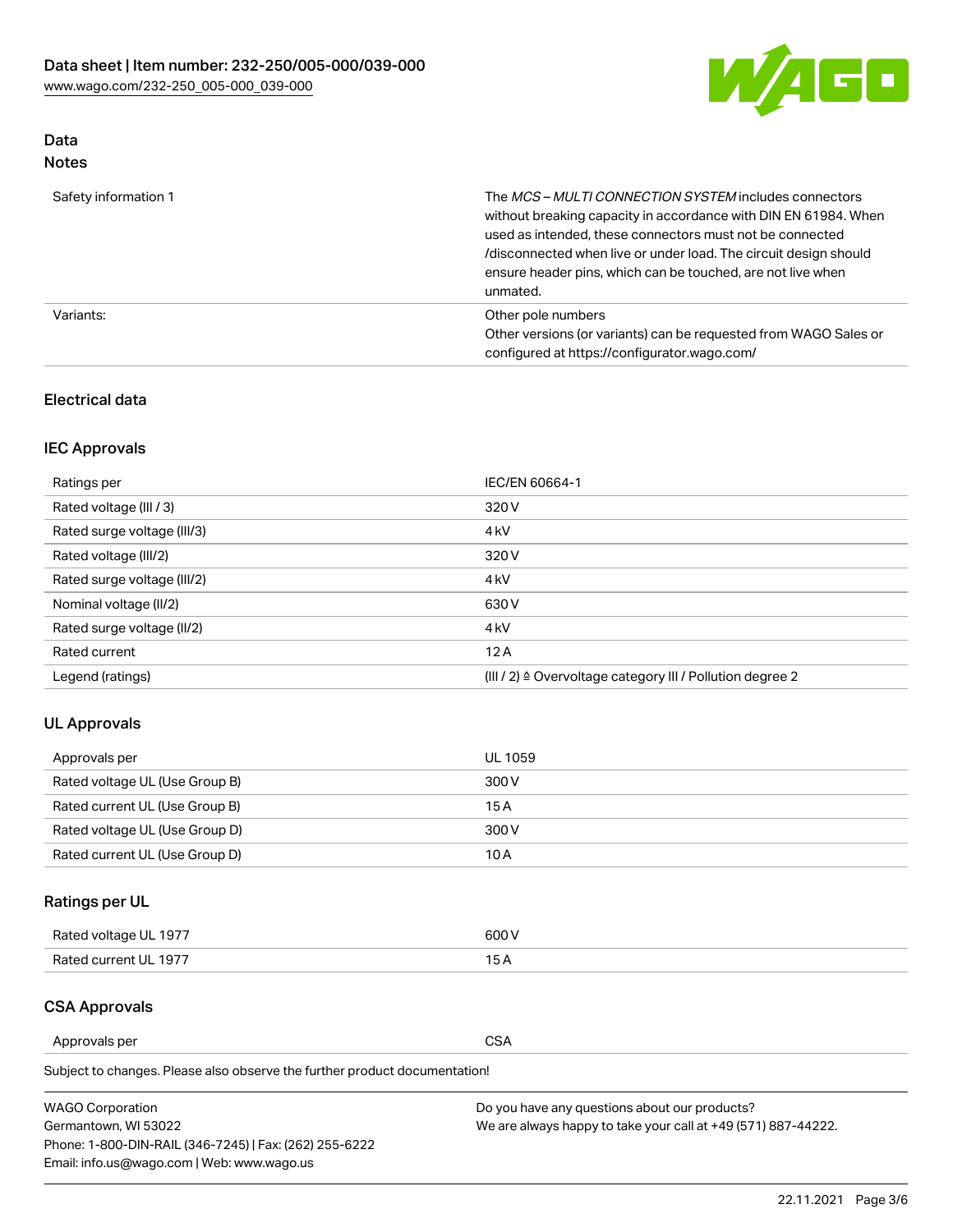[www.wago.com/232-250\\_005-000\\_039-000](http://www.wago.com/232-250_005-000_039-000)



| Rated voltage CSA (Use Group B) | 300 V |
|---------------------------------|-------|
| Rated current CSA (Use Group B) | 15 A  |
| Rated voltage CSA (Use Group D) | 300 V |
| Rated current CSA (Use Group D) | 10 A  |

#### Connection data

| Total number of potentials | 20 |
|----------------------------|----|
| Number of connection types |    |
| Number of levels           |    |

#### Connection 1

|--|

## Physical data

| Pin spacing             | 5 mm / 0.197 inch     |
|-------------------------|-----------------------|
| Width                   | 115.8 mm / 4.559 inch |
| Height                  | 26.1 mm / 1.028 inch  |
| Height from the surface | 11.6 mm / 0.457 inch  |
| Depth                   | 11.6 mm / 0.457 inch  |

#### Plug-in connection

| Contact type (pluggable connector)                | Female connector/socket                   |
|---------------------------------------------------|-------------------------------------------|
| Connector (connection type)                       | for front-entry rail-mount terminal block |
| Mismating protection                              | No                                        |
| Locking of plug-in connection                     | locking lever                             |
| Mating direction to the rail-mount terminal block |                                           |

## Material data

| Color                       | gray             |
|-----------------------------|------------------|
| Material group              |                  |
| Insulation material         | Polyamide (PA66) |
| Flammability class per UL94 | V <sub>0</sub>   |
| Contact material            | Copper alloy     |
| Contact plating             | tin-plated       |
| Fire load                   | 0.395 MJ         |
| Weight                      | 21.8g            |

Subject to changes. Please also observe the further product documentation!

| <b>WAGO Corporation</b>                                | Do you have any questions about our products?                 |
|--------------------------------------------------------|---------------------------------------------------------------|
| Germantown, WI 53022                                   | We are always happy to take your call at +49 (571) 887-44222. |
| Phone: 1-800-DIN-RAIL (346-7245)   Fax: (262) 255-6222 |                                                               |
| Email: info.us@wago.com   Web: www.wago.us             |                                                               |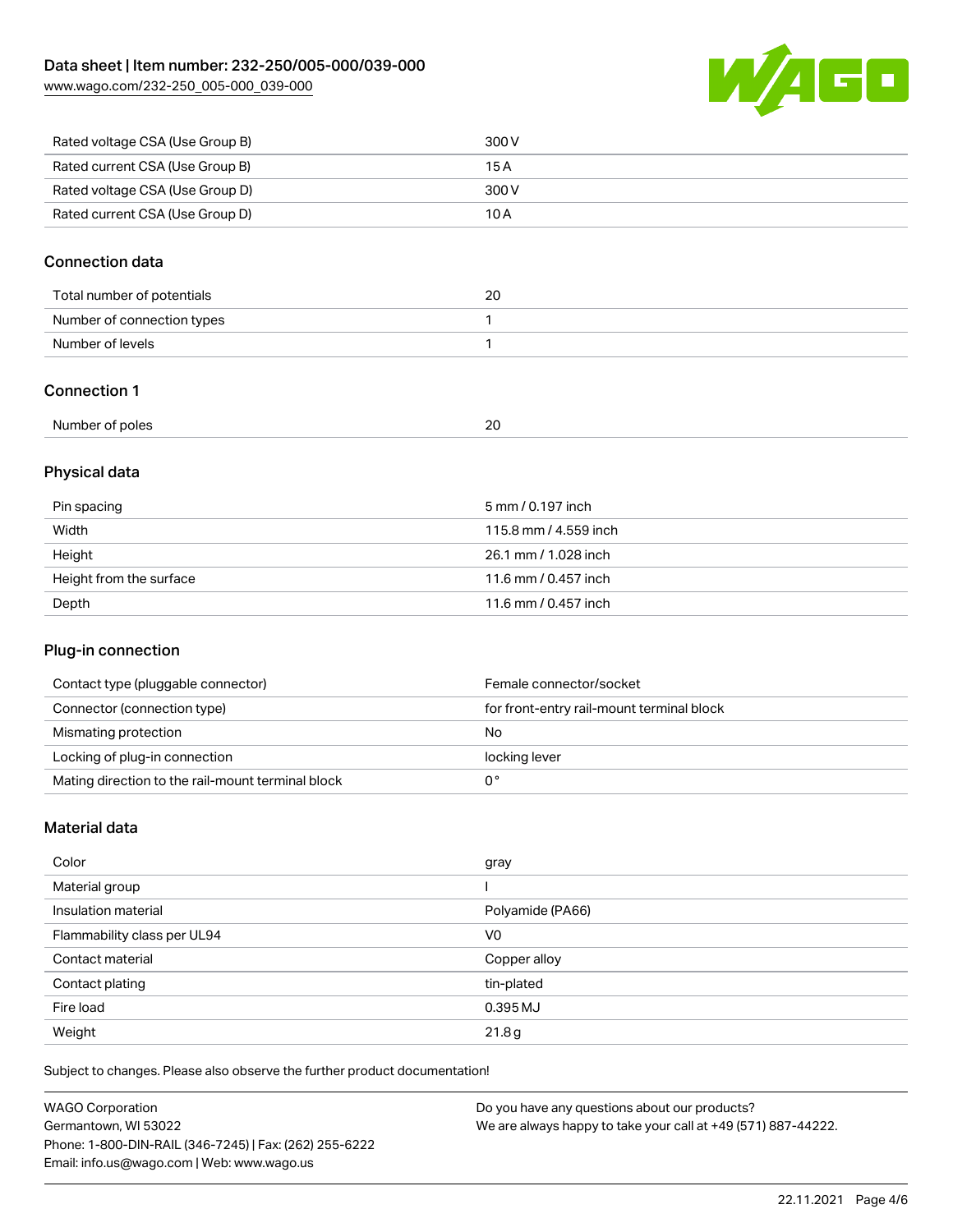

#### Environmental requirements

| Limit temperature range | $$ +85 °C<br>-60 |  |
|-------------------------|------------------|--|
|-------------------------|------------------|--|

#### Commercial data

| Product Group         | 3 (Multi Conn. System) |
|-----------------------|------------------------|
| PU (SPU)              | 10 Stück               |
| Packaging type        | box                    |
| Country of origin     | DE                     |
| <b>GTIN</b>           | 4044918572057          |
| Customs tariff number | 85366990990            |

#### Approvals / Certificates

#### Country specific Approvals

|      |                                        |                                 | Certificate |
|------|----------------------------------------|---------------------------------|-------------|
| Logo | Approval                               | <b>Additional Approval Text</b> | name        |
| Ж    | <b>CSA</b><br>DEKRA Certification B.V. | C <sub>22.2</sub>               | 1466354     |

#### UL-Approvals

|        |                                |                                 | Certificate |
|--------|--------------------------------|---------------------------------|-------------|
| Logo   | Approval                       | <b>Additional Approval Text</b> | name        |
|        | ul                             | <b>UL 1059</b>                  | E45172      |
| $\Box$ | Underwriters Laboratories Inc. |                                 |             |

#### Counterpart



Item no.231-620 nem 10.251-020<br>Male connector; 20-pole; Pin spacing 5 mm; gray [www.wago.com/231-620](https://www.wago.com/231-620)

#### Optional accessories

#### Testing accessories

Testing accessories

Subject to changes. Please also observe the further product documentation!

WAGO Corporation Germantown, WI 53022 Phone: 1-800-DIN-RAIL (346-7245) | Fax: (262) 255-6222 Email: info.us@wago.com | Web: www.wago.us